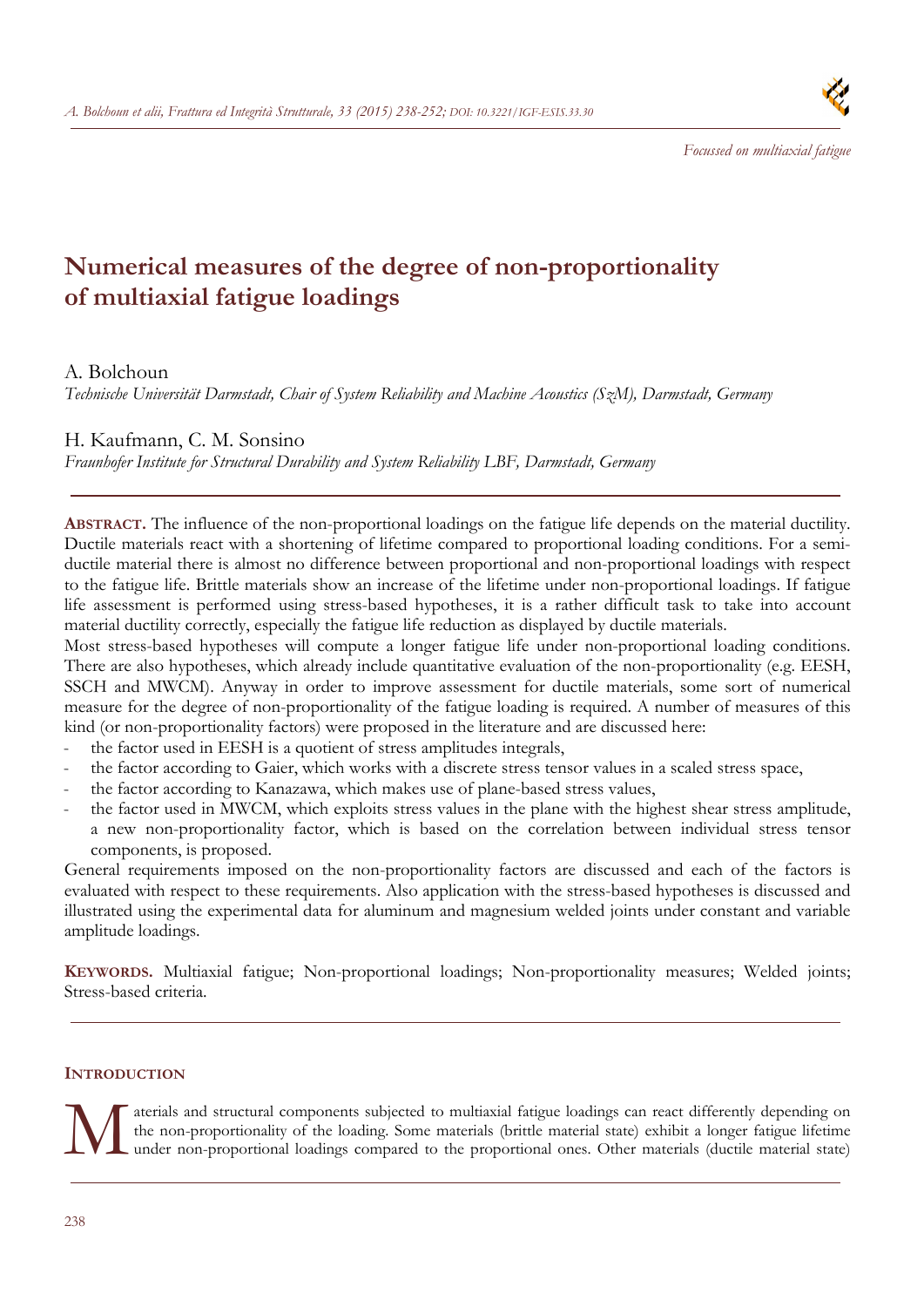react with a shorter fatigue life to non-proportional loadings [1]. This behavior is also exhibited by welded joints of steel, aluminum and magnesium [2-6]. If fatigue life evaluation is performed using stress-based hypotheses, taking nonproportionality into account in a correct manner is a rather difficult task. Most of the stress-based hypotheses compute a longer fatigue life under non-proportional loadings unless there is some explicit non-proportionality measure 'built in' into the hypothesis. Examples of such hypotheses are ESSH [7], SSCH [3, 5], MWCM [8].

For other stress-based hypotheses an external non-proportionality factor can be introduced and so improve fatigue assessment under non-proportional loadings.

Such non-proportionality factors similarly to the stress-based hypotheses can be subdivided into two large families: the integral and the critical plane based factors. To the first family belong the non-proportionality factors introduced by Bishop [9], Gaier [10], Sonsino [7] and the new non-proportionality factor based on the statistical correlation of stress components [11], which is presented in the current paper. These factors make use of integral stress values. The nonproportionality factors by Susmel (MWCM) [8] and Kanazawa [12] are critical plane based values. For factors of this type a critical plane (in both cases plane with the highest shear stress amplitude) is determined and then certain stress relations, which belong to the critical plane are computed and used as a non-proportionality measure. The non-proportionality factors introduced by Gaier and Bishop are an improvement over the factor introduced by Chu et al. [13], which does depend on the choice of coordinate system.

Most of the non-proportionality factors under discussion attend values between 0 and 1 also evaluation of variable amplitude loadings can be performed using all the factors. Other important features are independence on material properties (only the time-dependent stress tensor path is used for evaluation of the non-proportionality) as well as independence on the choice of the coordinate system.

As an illustration for the application of the non-proportionality factors the Findley criterion is used to evaluate fatigue life of aluminum and magnesium welded joints.

#### **NON-PROPORTIONALITY FACTORS OF INTEGRAL TYPE**

his class of non-proportionality factors involves some form of integral evaluation of stresses in different planes. Depending on the situation those can be planes orthogonal to the specimen surface (plane stress state) or arbitrary oriented planes (general stress state). Computation of these factors to variable amplitude loadings can require a This class of non-proportionality factors involves some form of integral evaluation of stresses in different planes.<br>Depending on the situation those can be planes orthogonal to the specimen surface (plane stress state) or exception all factors discussed in this section yield values between 0 and 1, with 0 being the value for the proportional loading and 1 being ascribed to the 'most non-proportional case'. Exact definition of the 'most non-proportional case' is different for each factor.

### *Non-proportionality factors due to Bishop and Gaier*

Bishop proposed two measures of the non-proportionality or, more precisely, out-of-phase measures [9]. Nonproportionality obtained due to the presence of mean stresses in the case of in-phase time-dependent parts is neglected. The measures are based on the notion of the principal axes of a tensor path. A stress tensor

$$
\boldsymbol{\sigma} = \begin{pmatrix} \sigma_x & \tau_{xy} & \tau_{xz} \\ \tau_{xy} & \sigma_y & \tau_{yz} \\ \tau_{xz} & \tau_{yz} & \sigma_z \end{pmatrix}
$$
 (1)

is mapped to the vector

$$
\boldsymbol{\sigma} \mapsto \boldsymbol{x} = (\sigma_{\mathbf{x}}, \sqrt{2}\tau_{\mathbf{x}}, \sigma_{\mathbf{y}}, \sqrt{2}\tau_{\mathbf{x}}, \sqrt{2}\tau_{\mathbf{y}}, \sigma_{\mathbf{x}}) \tag{2}
$$

The scaling factor  $\sqrt{2}$  for the shear stresses results in the identity:

$$
x_1 \cdot x_2 = \sigma_1 \cdot \sigma_2 \tag{3}
$$

for any two vectors  $x_1$  and  $x_2$ , on which the tensors  $\sigma_1$  and  $\sigma_2$  respectively are mapped. The identity (3) in turn results in the independence of the choice of the coordinate system for the values introduced below. A tensor path is defined if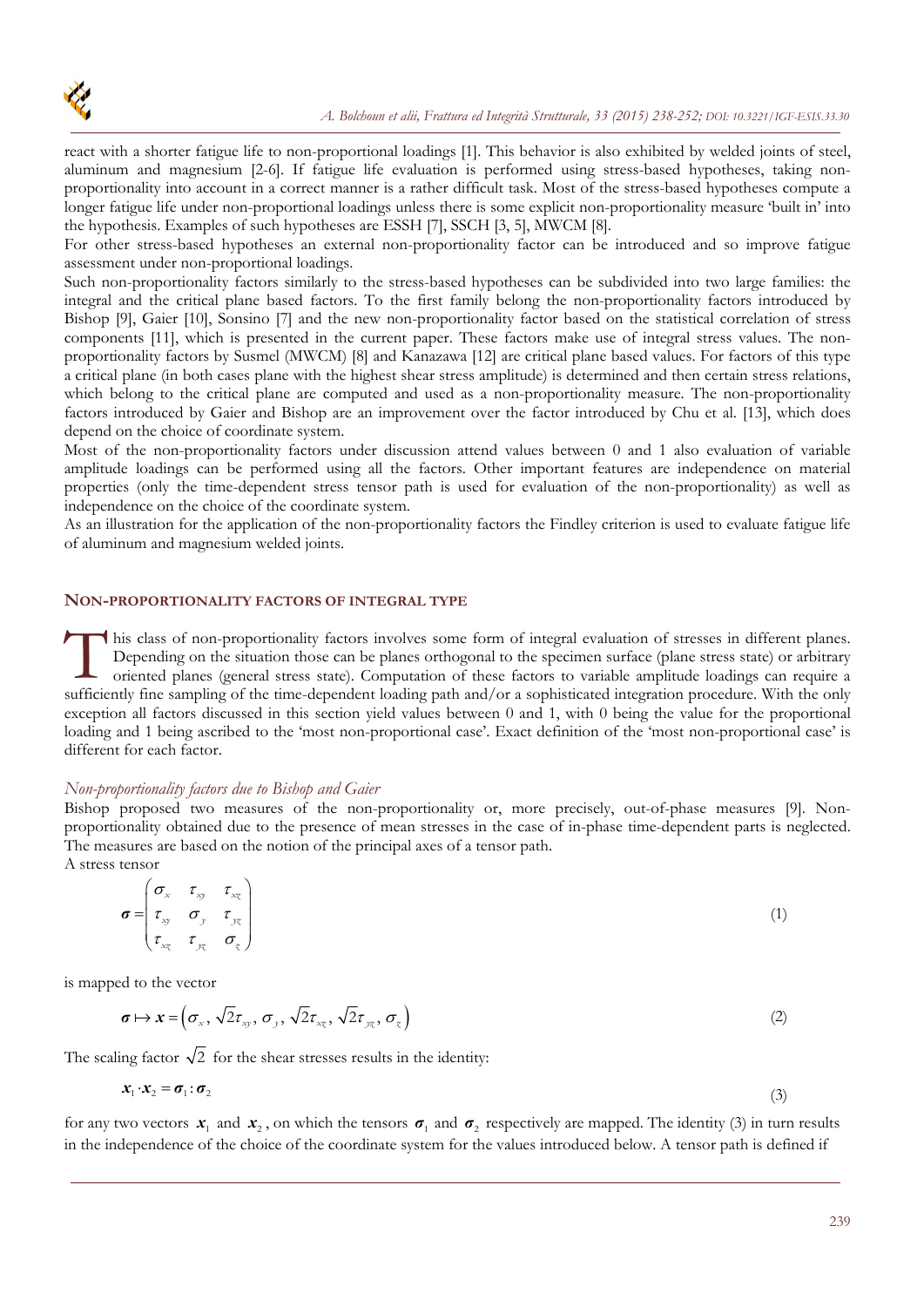

the tensor  $\sigma(t)$  is time-dependent with  $t \in [a,b]$  for finite real values *a* and *b*. The respective time-dependent vector  $x(t)$  will be also called tensor path.

First of all the length of the tensor path  $\mathbf{x}(t)$  computes to

$$
L = \int_{a}^{b} \|\dot{\mathbf{x}}(t)\| dt
$$

and the mean value (or centroid) of the time-dependent vector  $\mathbf{x}(t)$  is given by the integral

$$
\overline{\mathbf{x}} = \frac{1}{L} \int_{a}^{b} \mathbf{x}(t) \|\dot{\mathbf{x}}(t)\| dt
$$

With  $y(t) = x(t) - \overline{x}$  the rectangular moment-of-inertia tensor can be defined:

$$
\boldsymbol{I} = \int_{a}^{b} \boldsymbol{y}(t) \otimes \boldsymbol{y}(t) \|\dot{\boldsymbol{y}}(t)\| dt
$$

or componentwise

$$
I_{ij} = \int_{a}^{b} y_{i} y_{j} || \dot{\mathbf{y}}(t) || dt; \quad i, j = 1, 2, ..., 6
$$

Spherical moment of inertia tensor is given by

$$
\boldsymbol{I}^{\mathcal{S}} = -(\boldsymbol{I} - tr(\boldsymbol{I})\boldsymbol{I}^{\mathcal{U}})
$$

where  $tr(I)$  is the trace of the tensor *I* and  $I^{\mathcal{U}}$  is the identity tensor. If the tensor path is given in the form of discrete sample points  $\sigma^1 = \sigma(t_1)$ ,  $\sigma^2 = \sigma(t_2)$ ,...,  $\sigma^{N+1} = \sigma(t_{N+1})$  or the respective vector values  $x^1, x^2,...,x^{N+1}$ , the path is assumed to be linear between the samples and the following approximation formulas hold:

$$
L = \sum_{k=1}^{N} L^k \tag{4}
$$

$$
\overline{\mathbf{x}} = \frac{1}{2L} \sum_{k=1}^{N} L^k (\mathbf{x}^{k+1} + \mathbf{x}^k)
$$
(5)

$$
I_{ij} = \frac{1}{6} \sum_{k=1}^{N} L^k (y_i^k y_j^k + y_i^{k+1} y_j^{k+1} + (y_i^k + y_i^{k+1}) (y_j^k + y_j^{k+1}))
$$
(6)

with  $L^k = x^{k+1} - x^k$  and  $y^k = x^k - \overline{x}$ . The formulas (4)-(6) can be used in order to compute the tensor *I* for a variable amplitude loading.

The rectangular moment-of-inertia tensor *I* is symmetric and hence has 6 real eigenvalues  $\lambda_1 \ge \lambda_2 \ge ... \ge \lambda_6$  and its respective eigendirections  $p_1, p_2, \ldots, p_k$  comprise an orthonormal coordinate system. These eigendirections are the principle directions of the tensor path  $x(t)$ . Two non-proportionality measures can be defined now:

$$
m_1 = \frac{\max_{i \in [a,b]} p_1 \cdot x(t)}{\max_{i \in [a,b]} \{p_i \cdot x(t), i = 2,...,6\}}
$$
(7)  

$$
m_2 = \sqrt{\frac{\lambda_2}{\lambda_1}}
$$
(8)

The value  $m_1$  lies between 0 and  $+\infty$ , if it is close to zero, the tensor path  $x(t)$  is nearly in-phase (Fig. 1), if the tensor path contains narrow long spikes (Fig. 2), it results in  $m_1 > 1$ . The value  $m_2$  lies between 0 and 1, however values near 0 can be attained if the tensor path  $x(t)$  have some short significantly non-proportional parts (narrow spikes).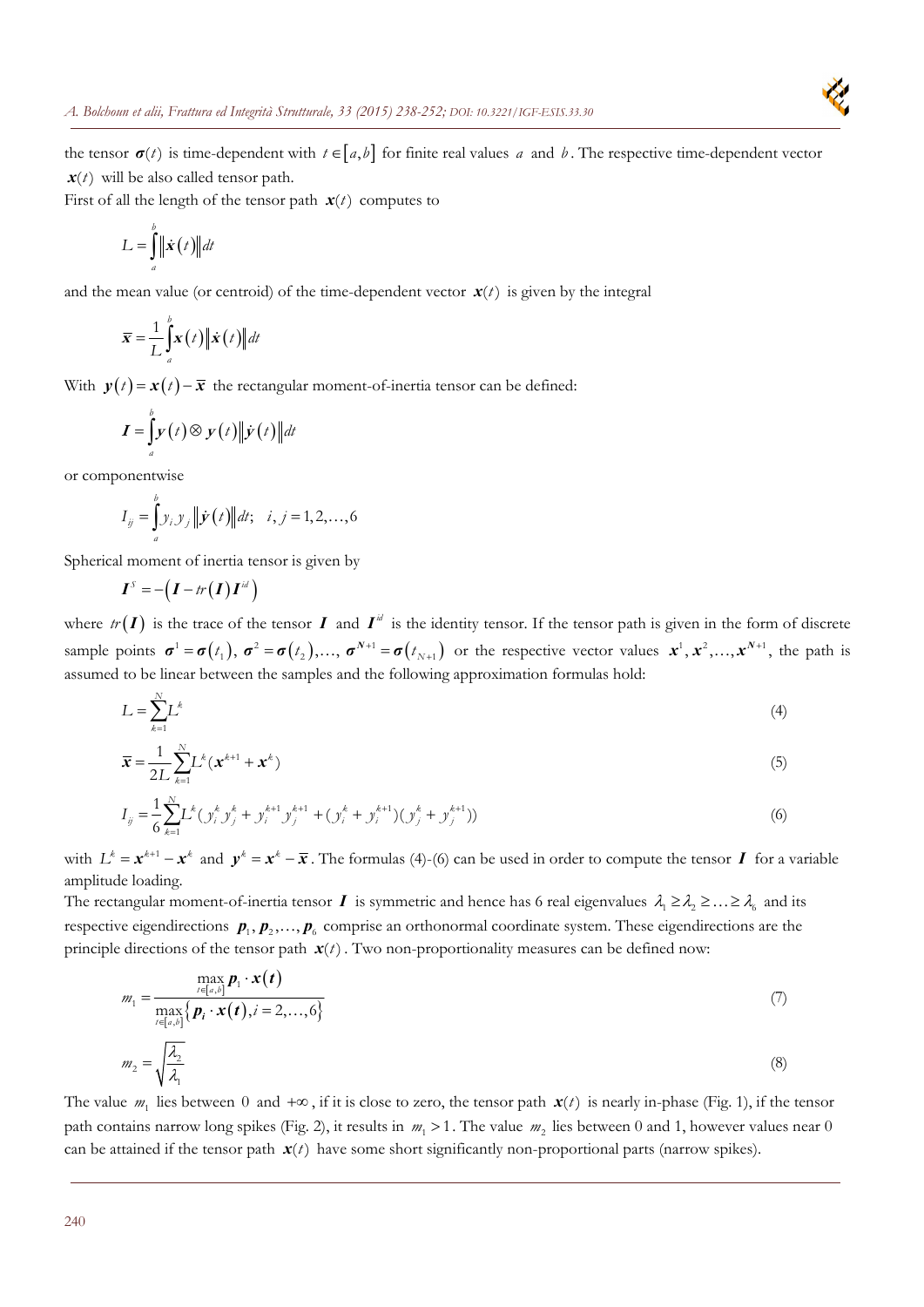



(plane stress):  $m_1$ ,  $m_2$ ,  $d \approx 0$ .

Figure 1: A nearly proportional time-dependent tensor path Figure 2: A non-proportional time-dependent tensor path (plane stress). Non-proportionality due to a narrow spike:  $m_1 > 1, m_2, d \approx 0$ .

Gaier et al. [10] employ an idea, which is very similar to Bishop's. For a tensor path given by discrete samples  $x^1, x^2, \ldots, x^{N+1}$  they construct a tensor-of-inertia, which is similar to the tensor  $I^s$  defined above. The individual components  $I_{ij}^S$  for  $i, j = 1, \dots, 6$  are given by the formulas:

$$
I_{ii}^{S} = \sum_{k=1}^{N+1} \sum_{\substack{j=1,\\j\neq i}}^{6} \left( x_{j}^{k} \right)^{2}
$$
\n
$$
I_{ij}^{S} = -\sum_{k=1}^{N+1} x_{i}^{k} \cdot x_{j}^{k}, i \neq j
$$
\n(10)



Figure 3: A non-proportional time-dependent tensor path (plane stress):  $m_1$ ,  $m_2$ ,  $d \approx 1$ .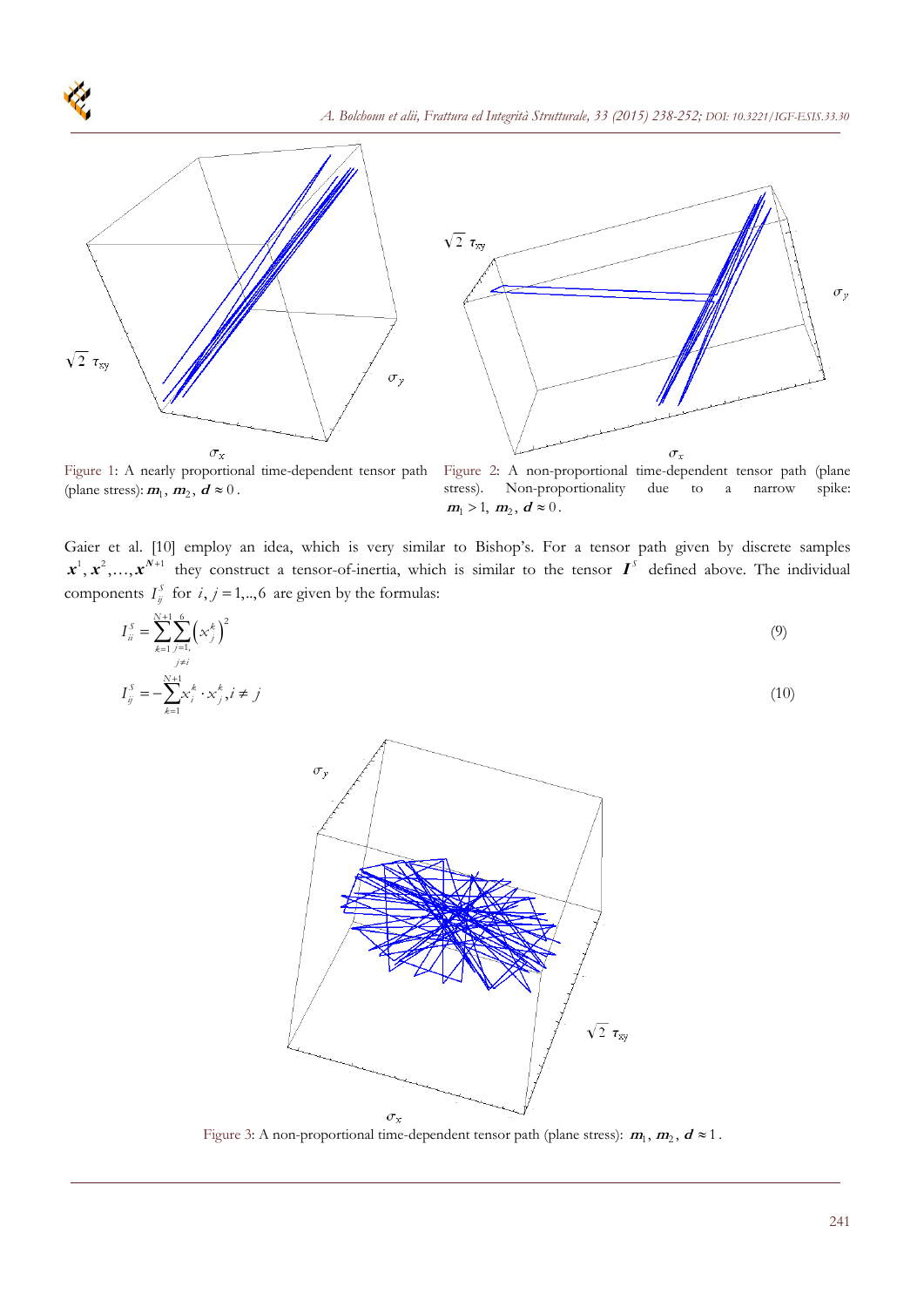If  $\lambda_1 \ge \lambda_2 \ge \ldots \ge \lambda_6$  are the eigenvalues of the tensor  $\boldsymbol{I}^s$ , components of which are given by the Eq. (9) and (10), then the non-proportionality measure of stresses is given by:

$$
d_{NP} = \sqrt{\frac{\lambda_6}{\lambda_5}}\tag{11}
$$

The formula (11) is the ratio of the second largest axis to the largest axis of the moment-of-inertia ellipsoid of the points  $x^1, x^2, \ldots, x^{N+1}$ , if a unit mass is assigned to each of them. The measure  $d_{NP}$  attends values between 0 and 1 and similar to the non-proportionality measure  $m_2$  (Eq. (8)) does not account for short but highly non-proportional pieces in a mostly proportional tensor path. A major difference between the values  $m_1, m_2$  and the value  $d_{NP}$  is, that no subtraction of the mean stresses  $\bar{x}$  occurs as  $d_{NP}$  is computed. All the non-proportionality measures  $m_1, m_2$  and  $d_{NP}$  yield the value 1 e.g. for the loading of the type:

$$
\sigma_{\rm x} = \sqrt{2}A\cos\omega t, \tau_{\rm xy} = A\sin\omega t
$$

with all other stress components being equal to 0 (cf. Fig. 3). Also all three factors can be computed for a plane stress state with vector path  $x(t)$  restricted to three components only. In this case the moment-of-inertia tensors will have the  $3 \times 3$  instead of the  $6 \times 6$  shape.

#### *Correlation-based non-proportionality factor*

This factor was briefly introduced in [11], here it is presented and discussed in a greater detail.

The non-proportionality of the loading implies, that time-dependent normal and shear stress components in different planes are essentially of different shapes. Statistical correlation  $Cor(f, g)$  of two functions  $f, g$  provides a numerical measure for how 'similar' the shapes of the functions are. In particular  $Cor(f, g) = \pm 1$  means that the functions differ by a scaling factor and  $Cor(f, g) = 0$  means that f and g are 'fully uncorrelated'. In order to give the precise definition for  $Cor(f, g)$  some notions from statistics are required.

In what follows the functions *f* and *g* are considered to be dependent on a time variable *t* , which belongs to a finite interval [a, b]. The mean value (or expected value)  $E(f)$  of f and its variance  $Var(f)$  on the interval [a, b] are given by [14]:

$$
E(f) = \frac{1}{b-a} \int_{a}^{b} f(t)dt
$$
\n(12)

$$
Var(f) = E((f - E(f))^{2}) = \frac{1}{b-a} \int_{a}^{b} (f(t) - E(f))^{2} dt = E(f^{2}) - E^{2}(f)
$$
\n(13)

The covariance  $Cov(f, g)$  of two functions is defined by:

$$
Cov(f,g) = E\Big(\Big(f - E(f)\Big) \cdot \Big(g - E(g)\Big)\Big) = E\Big(f \cdot g\Big) - E\Big(f\Big) \cdot E\Big(g\Big)
$$
  
= 
$$
\frac{1}{b-a} \int_{a}^{b} f(t) \cdot g(t) dt - \frac{1}{b-a} \int_{a}^{b} f(t) dt \cdot \int_{a}^{b} g(t) dt
$$
 (14)

Using the notions introduced above, the correlation coefficient of  $f$  and  $g$  can be defined:

$$
Cor(f,g) = \frac{Cov(f,g)}{\sqrt{Var(f) \cdot Var(g)}}.
$$
\n(15)

This value is bounded  $-1 \leq Cor(f,g) \leq 1$  also if f and g are trigonometric functions of the same frequency with zero mean and a phase-shift  $\delta$  between them, i.e.: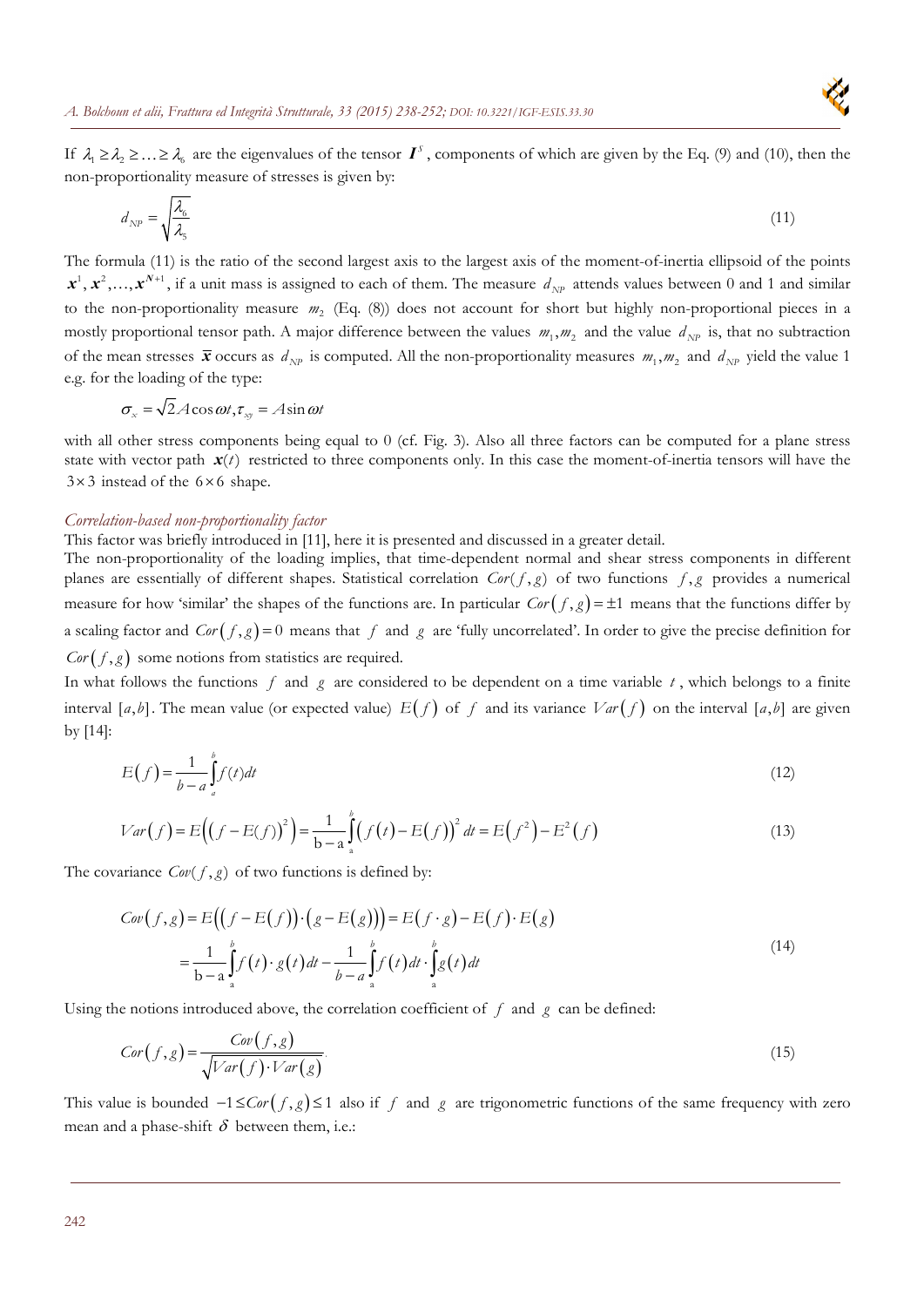

$$
f(t) = A_1 \sin t, g(t) = A_2 \sin(t + \delta)
$$

with  $A_1$  and  $A_2$  being the respective amplitudes, the correlation coefficient  $Cor(f,g)$  over the full period  $[0,2\pi]$ computes to:

*Cor*  $(f, g) = \cos \delta$ 

That is the correlation coefficient can be used to generalize the notion of phase-shift for arbitrary functions. Now let the stress tensor be defined by the matrix

$$
S = \begin{pmatrix} \sigma_{11} & \sigma_{12} & \sigma_{13} \\ \sigma_{12} & \sigma_{22} & \sigma_{23} \\ \sigma_{31} & \sigma_{32} & \sigma_{33} \end{pmatrix}
$$

with respect to a coordinate system *xyz* and

$$
Q = \begin{pmatrix} q_{11} & q_{12} & q_{13} \\ q_{21} & q_{22} & q_{23} \\ q_{31} & q_{32} & \sigma_{33} \end{pmatrix}
$$

a coordinate transformation matrix into the coordinate system  $x'$   $y'z'$ , such that the stress tensor admits with respect to this coordinate system the form:

$$
S' = Q^T S Q
$$

Consider two components  $\sigma_{ij}$  and  $\sigma_{kl}$  of *S*<sup>'</sup>, they can be expressed in terms of the components of *S* and *Q* as follows:

$$
\sigma_{ij} = \sum_{m=1}^{3} \sum_{n=1}^{3} q_{im} q_{jn} \sigma_{mn}
$$

$$
\sigma_{kl} = \sum_{m=1}^{3} \sum_{n=1}^{3} q_{km} q_{ln} \sigma_{mn}
$$

If the components of *S* are functions and their covariances can be calculated, then the convariance of  $\sigma_{ii}$  and  $\sigma_{ii}$ computes to

$$
Cov(\sigma_{ij}^{\prime}, \sigma_{kl}^{\prime}) = Cov\bigg(\sum_{m=1}^{3} \sum_{n=1}^{3} q_{im} q_{jn} \sigma_{mn}, \sum_{m=1}^{3} \sum_{n=1}^{3} q_{km} q_{ln} \sigma_{mn}\bigg) = \sum_{m=1}^{3} \sum_{n=1}^{3} \sum_{s=1}^{3} \sum_{t=1}^{3} q_{im} q_{jn} q_{ks} q_{li} Cov(\sigma_{mn}, \sigma_{st}).
$$

That is covariances of the components of *S*<sup>'</sup> can be computed, if the covariances of the components of *S* and the matrix *Q* are known. The same applies to the variances, since  $Var(\sigma_{nm}) = Cov(\sigma_{nm}, \sigma_{nm})$ . Therefore the correlation coeffcients of any two components of the stress tensor with respect to the coordinate system  $x' y' z'$  can be expressed using the covariances of the components with respect to the coordinate system *xyz* and the components of the coordinate transformation matrix. That is only six variances and 15 covariances of the components must be computed explicitly for a stress tensor representing a general stress state in order to be able to compute variances and covariances of the components with respect to any coordinate system. Similar considerations hold true of course for a plane stress state. Now consider a plane stress state given by the stress tensor

$$
S = \begin{pmatrix} \sigma_x & \tau_{xy} \\ \tau_{xy} & \sigma_y \end{pmatrix}
$$
 (16)

with the time-dependent components  $\sigma_x, \sigma_y, \tau_w$ . The tensor *S* defined above can be transformed (rotated) into another coordinate system by means of the transformation matrix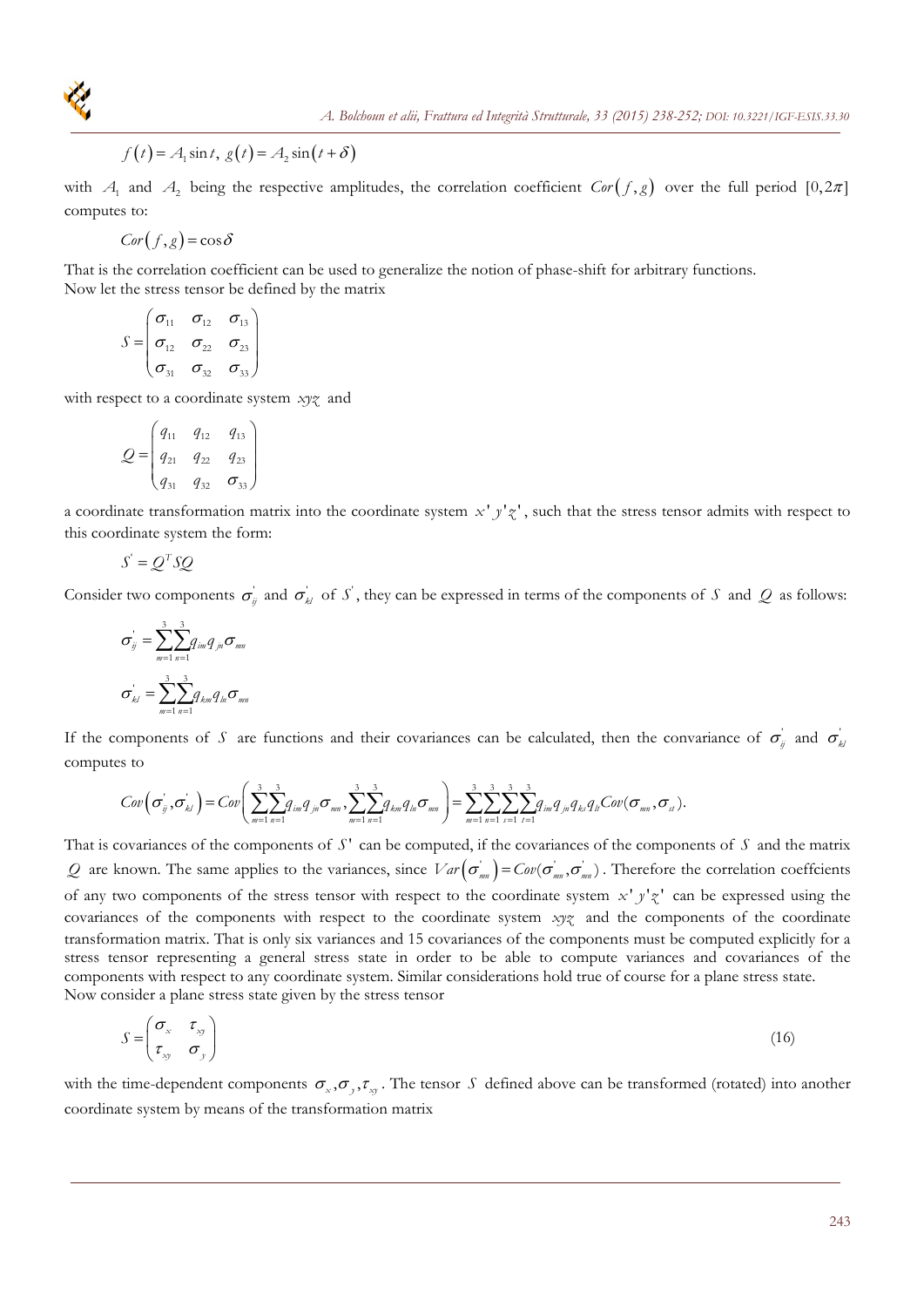

$$
T = \begin{pmatrix} \cos \theta & -\sin \theta \\ \sin \theta & \cos \theta \end{pmatrix}
$$

The transformed tensor computes to

$$
S' = T^T S T = \begin{pmatrix} \sigma_x & \tau_{xy} \\ \tau_{xy} & \sigma_y \end{pmatrix}
$$

with the components equal to

$$
\sigma_x' = \frac{\sigma_x + \sigma_y}{2} + \frac{\sigma_x - \sigma_y}{2}\cos 2\theta + \tau_{xy}\sin 2\theta
$$

$$
\sigma_y' = \frac{\sigma_x + \sigma_y}{2} + \frac{\sigma_y - \sigma_x}{2}\cos 2\theta - \tau_{xy}\sin 2\theta
$$

$$
\tau_{xy}' = \frac{\sigma_y - \sigma_x}{2}\sin 2\theta + \tau_{xy}\cos 2\theta
$$

Now a measure for non-proportionality of the time-dependent stress tensor *S* , which does not depend on a coordinate system, can be introduced. The mean of the square of the correlation  $Cor^2(\sigma_x^r, \tau_y^r)$  over all coordinate systems, i.e. over all angles  $\theta \in [0, \pi]$ 

$$
M = \frac{1}{\pi} \int_{0}^{\pi} Cor^{2} \left( \sigma_{x}^{'} , \tau_{xy}^{'} \right) d\theta
$$

provides such a measure. It is equal to 1 for a proportional time-dependent stress tensor and it is equal to 0 for a stress tensor of the form

$$
S = \begin{pmatrix} \frac{\sigma_I + \sigma_{II}}{2} + \frac{\sigma_I - \sigma_{II}}{2} \sin \omega t & \frac{\sigma_I - \sigma_{II}}{2} \cos \omega t \\ \frac{\sigma_I - \sigma_{II}}{2} \cos \omega t & \frac{\sigma_I + \sigma_{II}}{2} - \frac{\sigma_I - \sigma_{II}}{2} \sin \omega t \end{pmatrix}.
$$

A tensor of this shape results in unchanging principal values  $\sigma_I$ ,  $\sigma_{II}$ , but constantly rotating principle directions (Fig. 4). That means especially, that each plane experiences the same shear stress amplitude.



Figure 4: Mohr-circle, which does not change its shape, but rotates constantly:  $f_{NP} = 1$ .

Finally the non-proportionality factor, which can be used in further fatigue life evaluations, is defined using the value *M* :

$$
f_{NP} = 1 - M = 1 - \frac{1}{\pi} \int_{0}^{\pi} \text{Cor}^2 \left( \sigma_x, \tau_{xy} \right) d\theta. \tag{17}
$$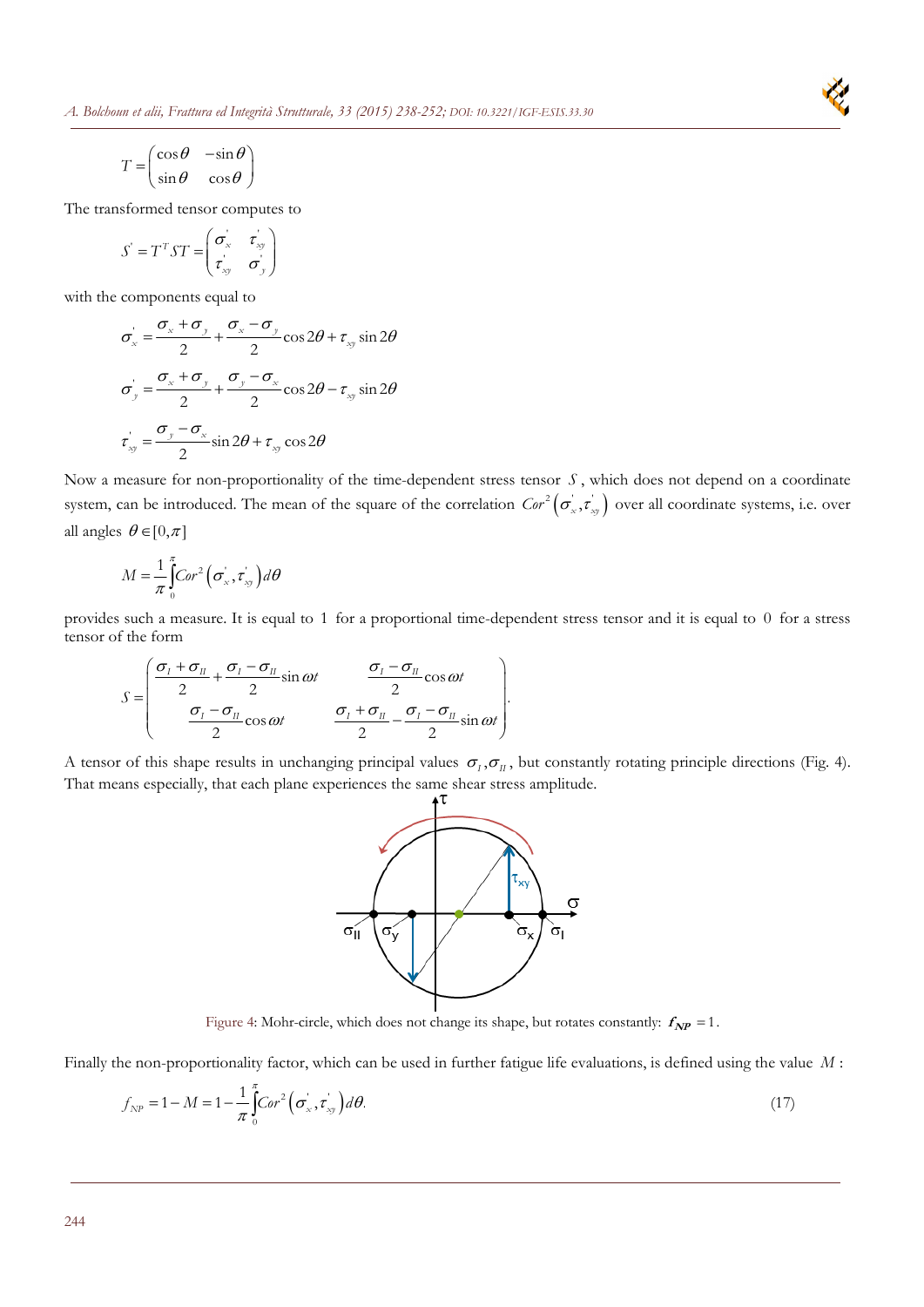

In the Eq. (17) the value  $Cor^2(\sigma_x, \tau_{xy})$  is used instead of  $Cor(\sigma_x', \tau_{xy}')$  since this way the sign (direction) of the phaseshift is ignored. For a general stress state the value *M* is computed as follows:

$$
M = \min_{\xi \in [0,\pi)} \frac{1}{2\pi^2} \int_{-\frac{\pi}{2}}^{\frac{\pi}{2}} \int_{0}^{\infty} C \sigma^2 \left( \sigma_x^{\dagger}, \tau_{xy}^{\dagger} \right) d\theta d\psi
$$

and the non-proportionality factor analogous to Eq. (16):

$$
f_{NP} = 1 - M = \min_{\xi \in [0,\pi)} \frac{1}{2\pi^2} \int_{-\frac{\pi}{2}}^{\frac{\pi}{2}} \int_{-\frac{\pi}{2}}^{\frac{2\pi}{2}} \int_{0}^{\frac{\pi}{2}} \int_{0}^{\frac{\pi}{2}} \int_{0}^{\frac{\pi}{2}} f(\sigma_x, \tau_y) d\theta d\psi
$$
 (18)

The minimization over the angle  $\xi$  leads to a compatibility with the factor defined by the Eq. (17). For a plane stress state the Eq. (18) will always yield the same or higher value  $f_{NP}$  as the Eq. (17). All the integration and minimization operations employed in the Eq. (17), (18) can be computed numerically in an efficient manner.

#### *Non-proportionality factor employed by the EESH*

The effective equivalent stress hypothesis (EESH) [7] is designed specifically for evaluation of a time-dependent plane stress state. The non-proportionality factor is based on the integral of the shear stress amplitude taken over all planes, which are orthogonal to the component surface. If the  $\sigma_x$  and  $\tau_y$  components of the stress tensor defined by the Eq.

(16) have a phase-shift  $\delta$  between them, the value  $\tau_{\text{arith}}(\delta)$  can be defined:

$$
\tau_{\text{arib}}\left(\delta\right) = \frac{1}{\pi} \int_{0}^{\pi} \tau_{a}\left(\theta\right) d\theta. \tag{19}
$$

Using the Eq. (19) the non-proportionality factor can be defined:

$$
f_{ESSH} = \frac{\tau_{\text{aritb}}(\delta)}{\tau_{\text{aritb}}(\delta = 0^{\circ})}
$$
(20)

which is known to admit values between 1 ( $\delta = 0^{\circ}$ ) and approx. 1.1 ( $\delta = 90^{\circ}$ ). In case of variable amplitude loading the Rainflow-counting is used in each plane given by the angle  $\theta$  in order to obtain the value  $\tau_a(\theta)$ . Subsequently the arithmetic mean of the amplitudes of all the Rainflow-cycles in the given plane is computed.

#### **CRITICAL-PLANE-BASED NON-PROPORTIONALITY MEASURES**

he non-proportionality measures of this type make use of the stress values related to a certain plane, known as the critical plane, in order to evaluate the non-proportionality of a time-dependent stress tensor. Two values of this type are considered: the non-proportionality factor according to Kanazawa [12] and the multiaxiality factor used in The non-proportionality measures of this type make use of the stress values related to a certain plane, known as the critical plane, in order to evaluate the non-proportionality of a time-dependent stress tensor. Two value step is to identify the critical plane, which can be done by a direct computation for a constant amplitude loading and methods like the Maximum Variance Method [15] can be used for a constant amplitude loading.

#### *The non-proportionality factor according to Kanazawa*

In Kanazawas original paper [12] the factor is defined for a plane stress state as follows:

$$
f_{Kanazamu} = \frac{\tau_{a,45^{\circ}}}{\tau_{a,crit}} \tag{21}
$$

In the Eq. (21)  $\tau_{a, \sigma i i}$  denotes the shear stress amplitude in the critical plane and  $\tau_{a, 45}$  the shear stress amplitude in the plane, which has the angle of 45° to the critical plane. This definition is straight-forward in the case of a planar loading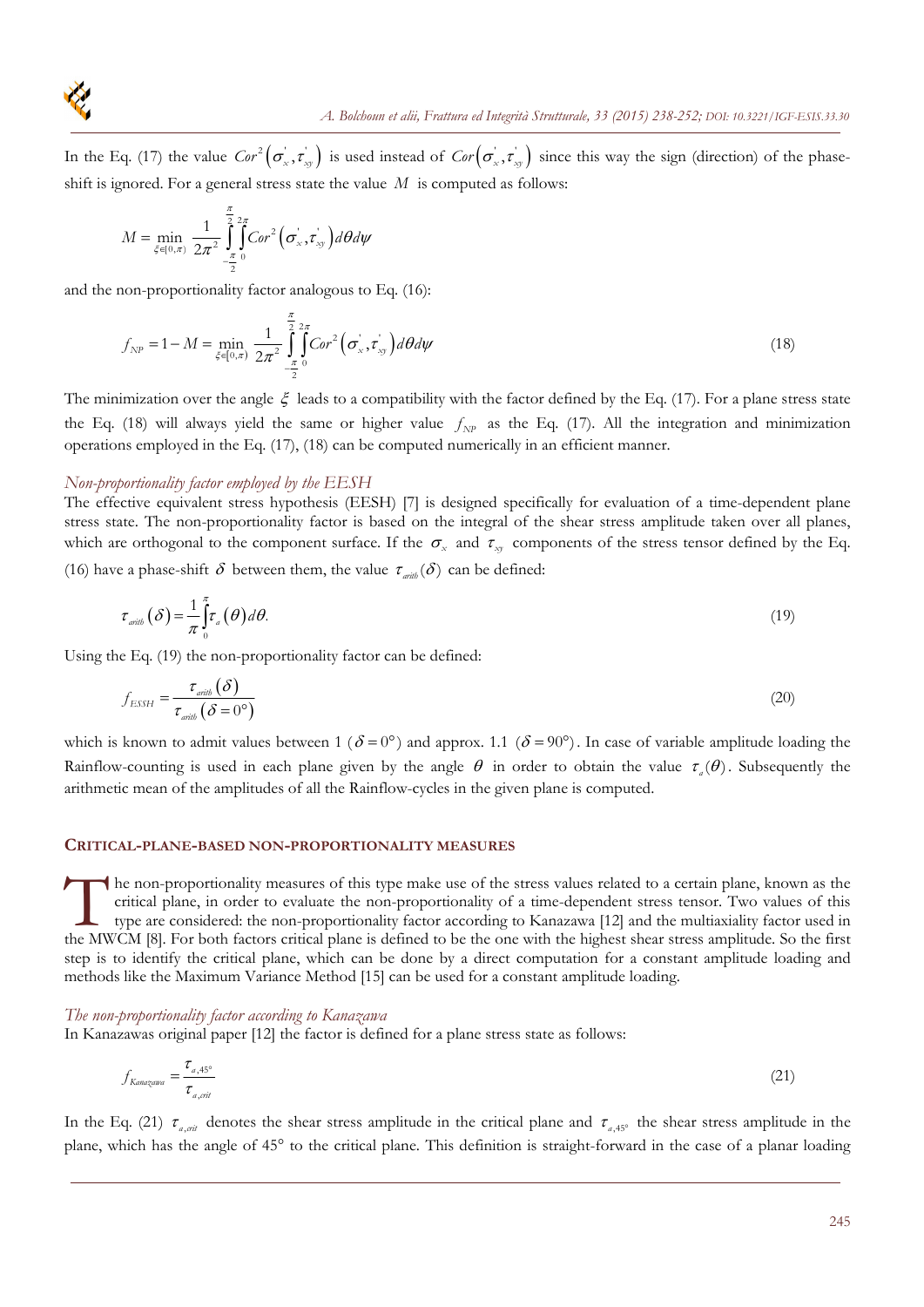

and there is no obvious extension to the general 3D stress case, since there is an infinite number of planes, which enclose the angle of 45° with the critical plane. It can be proposed to minimize the value (21) over all such planes:

$$
f_{Kanazawa} = \min_{\theta} \frac{\tau_{a,45^{\circ}}(\theta)}{\tau_{a,crit}}
$$
(22)

with  $\theta \in [0,2\pi)$  being the angle, which defines the orientation of the plane. The value according to the Eq. (22) can be computed numerically.

#### *The multiaxiality factor according to Susmel*

In [8] the multiaxiality factor  $\rho$  is used to take the effects of multiaxiality including non-proportionality of the load into account.

$$
\rho = \frac{\sigma_{n,max}}{\tau_{a,\text{crit}}} \tag{23}
$$

with  $\tau_{a,crit}$  being as before and  $\sigma_{n,max}$  being the maximal normal stress occurring in the critical plane. It can be split into the amplitude and the mean stress component:  $\sigma_{n,max} = \sigma_{n,a} + \sigma_{n,m}$ , this in turn allows to decompose the multiaxiality factor  $\rho$ :

$$
\rho = \frac{\sigma_{n,a}}{\tau_{a,\,crit}} + \frac{\sigma_{n,m}}{\tau_{a,\,crit}}
$$

and to introduce a mean stress sensitivity parameter *m* as follows:

$$
\rho = \frac{\sigma_{n,a}}{\tau_{a,\,crit}} + m \frac{\sigma_{n,m}}{\tau_{a,\,crit}} \tag{24}
$$

The factor defined by the Eq. (23) or (24) was introduced in order to be used with the Modified Wöhler Curve Method (MWCM) [8], but can be seen as a method-independent measure for non-proportionality. However it can attend values from  $-\infty$  to  $+\infty$ , which make require additional work in order to use it with some other criterion. In this paper it is used for evaluation with MWCM only.

#### **EVALUATION OF FATIGUE LIFE RESULTS FOR ALUMINUM AND MAGNESIUM WELDED JOINTS**

atigue life test results under constant and variable amplitude loading for aluminum thin-walled laserbeam welded joints are presented in the thesis [5]. FE-modelling was carried out in order to obtain linear elastic local stresses according to the notch stress concept with fictitious radius  $r_{ref} = 0.05$  mm [16]. For magnesium laserbeam welded atigue life test results under constant and variable amplitude loading for aluminum thin-walled laserbeam welded<br>joints are presented in the thesis [5]. FE-modelling was carried out in order to obtain linear elastic local an ongoing research project funded by the DFG (German Research Foundation). Fatigue life evaluations were performed using two well-known methods: the Findley-criterion [17] and SIH (Shear Stress Intensity Hypothesis) [18]. The nonproportionality factor proposed within EESH is used also within EESH and the multiaxiality factor proposed within the MWCM is also applied with the MWCM only. Some proposals to adapt the two latter non-proportionality factors are provided in the previous section, however a further investigation is required if these factors are going to be applied outside of their respective hypotheses.

In general the following way to apply the non-proportionality factors together with the stress-based hypotheses is proposed:

$$
\tau_a^* = \left(1 + \left(w - 1\right)f\right)\tau_a\tag{25}
$$

with  $\tau_a$  a shear stress amplitude value involved in the respective hypothesis,  $w$  a hypothesis-dependent material parameter,  $f$  is the non-proportionality factor and  $\tau_a^*$  the shear stress amplitude corrected with respect to the nonproportionality of the loading. In order to apply the Eq. (25) it is an important assumption, that  $0 \le f \le 1$ . For the non-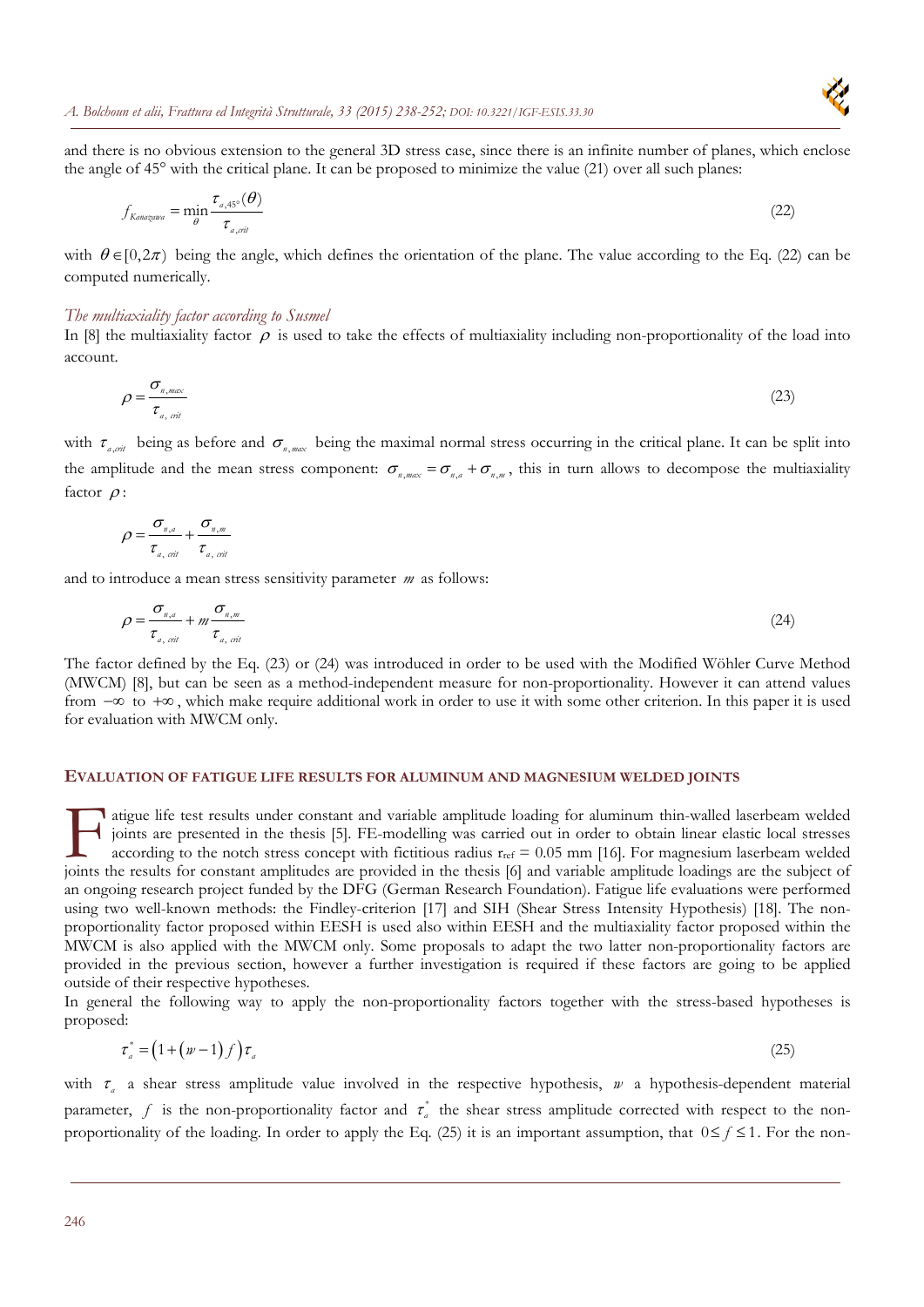

proportionality measure *m*1 given by Eq. (7) an exception is made, since for the evaluated tensor paths it is always  $0 \leq m_1 \leq 1$ .

## *Experimental results*

The experimental results were obtained in a tension-torsion testing rig using the specimen geometry as shown in Fig. 5. For both magnesium and aluminum welded joints the same specimen geometry was used. The tested aluminum alloys are EN AW 5042 and EN AW 6082 T6, the magnesium alloys are AZ31 and AZ61. The type of alloy does not show a significant influence of the fatigue strength of the welded joints.



Figure 5: Specimen geometry.

The Wöhlerlines for the aluminum alloy EN AW 5042 (cf. [5]) and for magnesium alloy AZ31 (cf. [6]) are shown in Fig. 6 and Fig. 7 respectively.



Figure 6: Experimental results for aluminum alloy EN AW 6082 T6 under constant amplitudes



Figure 7: Experimental results for magnesium alloy AZ31 under constant amplitudes.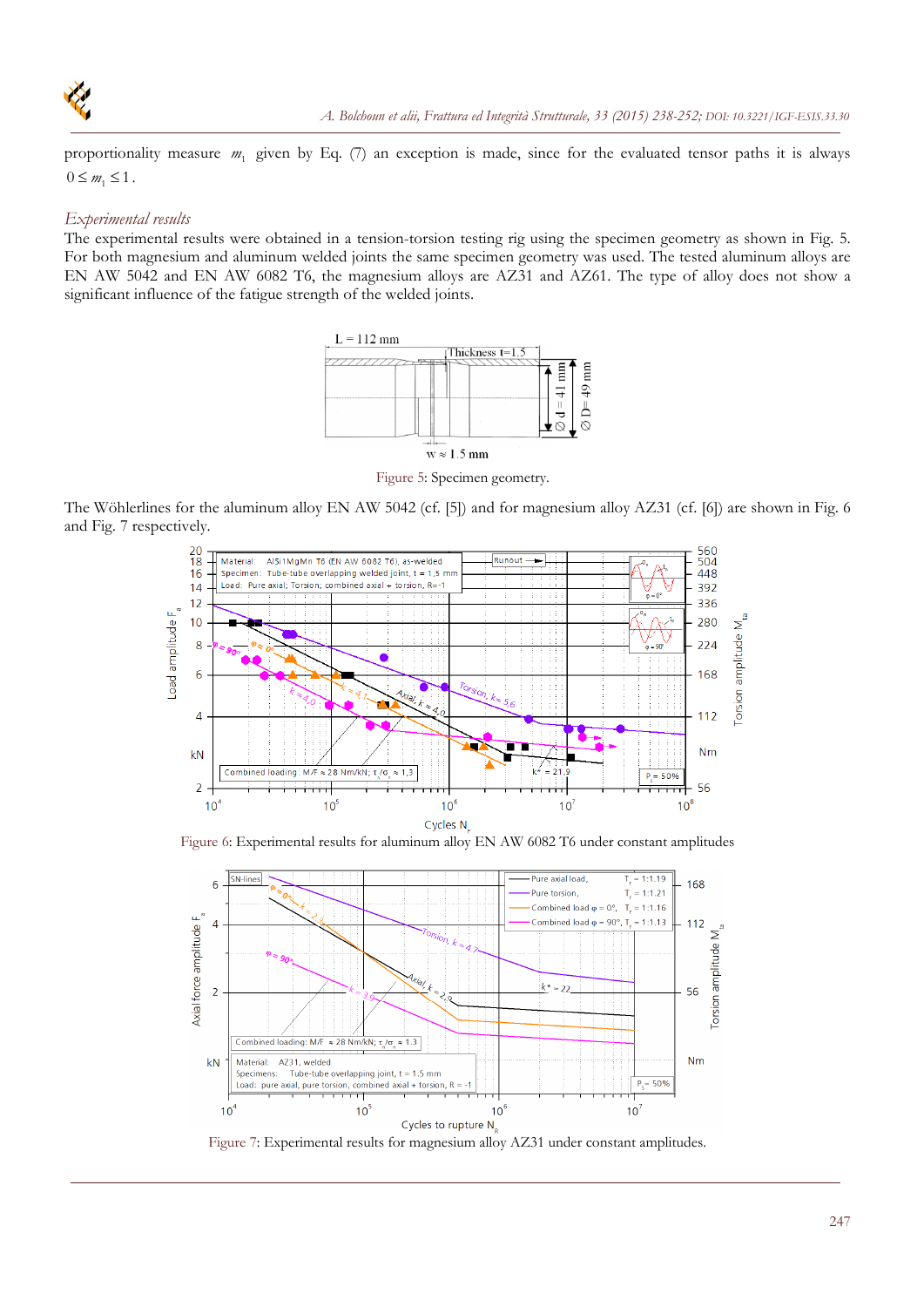Both materials show a fatigue life decrease under non-proportional loadings in the finite fatigue life region. The magnesium alloy AZ31 shows this behavior below the knee point of the Wöhlerlines as well. As can be seen in the Tab. 1- 6 the non-proportionality factors computed using different methods lie in a narrow interval between 0.6 and 0.75. If in the Eq. (25) it is assumed  $w = \sqrt{2}$ . Results as shown in Fig. 8 and Fig. 9 can be obtained using the correlation-based factor and the hypotheses Findley [17] and SIH [18]. Other factors will lead to similar (slightly more conservative) results.



Figure 8: Experimental and computational Gassner-lines for aluminum alloy EN AW 6082 T6 with the application of nonproportionality factors.



Figure 9: Experimental and computational Gassne-rlines magnesium alloy AZ31 T6 with the application of non-proportionality factors.

Both figures show conservative estimates for high number of cycles. The inverse slope of the Gassner-lines is not correctly computed using the hypotheses (especially the Palmgren-Miner damage accumulation rule, which is used for the fatigue life computations in this case).

| Aluminium                  |                            | Magnesium                  |                            |
|----------------------------|----------------------------|----------------------------|----------------------------|
| CAL, $\delta = 90^{\circ}$ | VAL, $\delta = 90^{\circ}$ | CAL, $\delta = 90^{\circ}$ | VAL, $\delta = 90^{\circ}$ |
| 0.659                      | 0.658                      | 0.677                      | 0.675                      |

Table 1: Non-proportionality factor according to Kanazawa, plane stress state.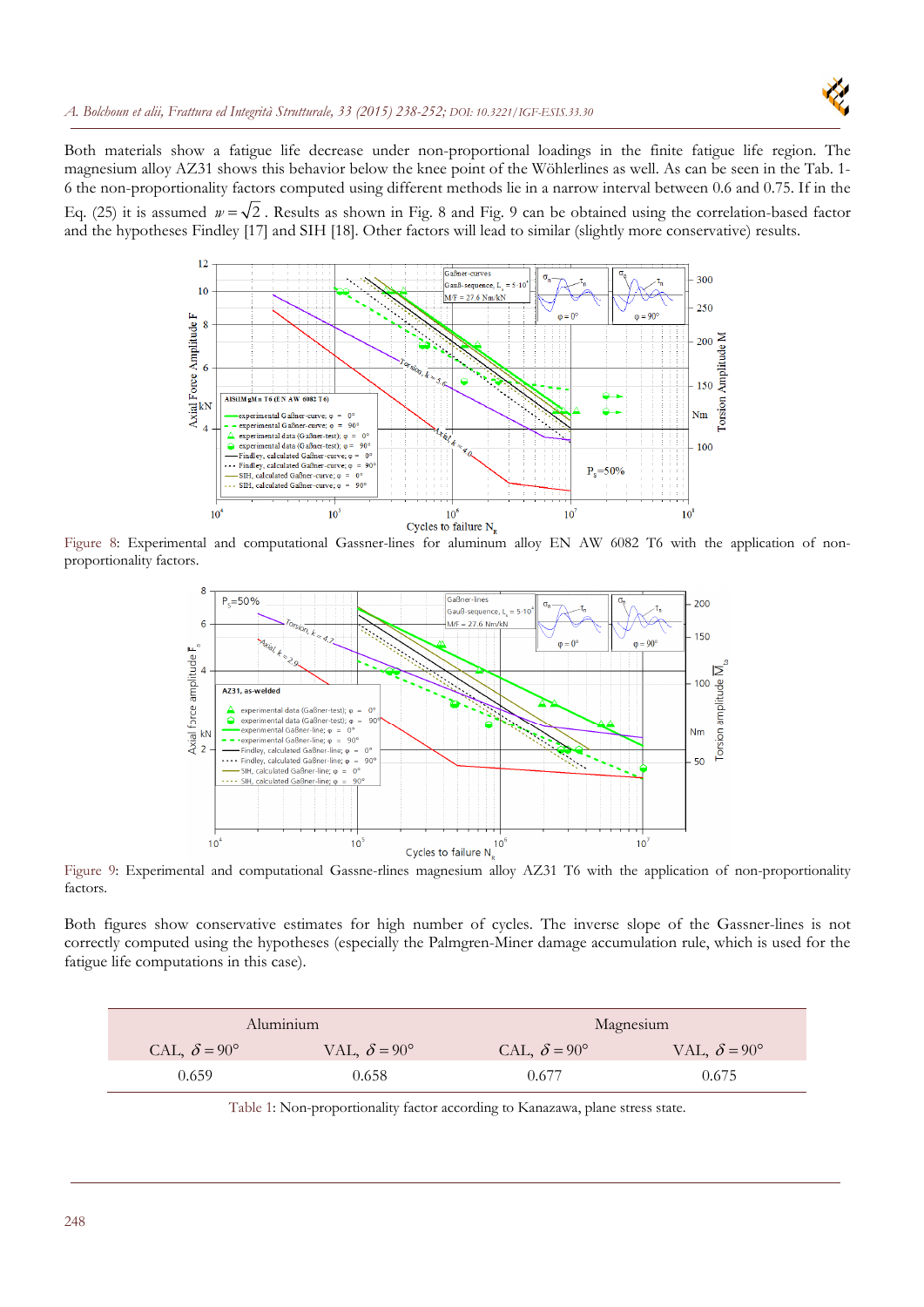| Aluminium                                                                                       |                            | Magnesium                  |                            |  |  |
|-------------------------------------------------------------------------------------------------|----------------------------|----------------------------|----------------------------|--|--|
| CAL, $\delta = 90^{\circ}$                                                                      | VAL, $\delta = 90^{\circ}$ | CAL, $\delta = 90^{\circ}$ | VAL, $\delta = 90^{\circ}$ |  |  |
| 0.610                                                                                           | 0.609                      | 0.623                      | 0.622                      |  |  |
| Table 2: Non-proportionality factor according to Kanazawa, generalized for spatial stress state |                            |                            |                            |  |  |
| Aluminium                                                                                       |                            | Magnesium                  |                            |  |  |
| CAL, $\delta = 90^{\circ}$                                                                      | VAL, $\delta = 90^{\circ}$ | CAL, $\delta = 90^{\circ}$ | VAL, $\delta = 90^{\circ}$ |  |  |
| 0.689                                                                                           | 0.685                      | 0.679                      | 0.675                      |  |  |
| Table 3: Non-proportionality factor according to Bishop, $m_1$                                  |                            |                            |                            |  |  |
| Aluminium                                                                                       |                            | Magnesium                  |                            |  |  |
| CAL, $\delta = 90^{\circ}$                                                                      | VAL, $\delta = 90^{\circ}$ | CAL, $\delta = 90^{\circ}$ | VAL, $\delta = 90^{\circ}$ |  |  |
| 0.755                                                                                           | 0.750                      | 0.746                      | 0.742                      |  |  |
| Table 4: Non-proportionality factor according to Bishop, $m_2$ ,                                |                            |                            |                            |  |  |
|                                                                                                 | Aluminium                  |                            | Magnesium                  |  |  |
| CAL, $\delta = 90^{\circ}$                                                                      | VAL, $\delta = 90^{\circ}$ | CAL, $\delta = 90^{\circ}$ | VAL, $\delta = 90^{\circ}$ |  |  |
| 0.689                                                                                           | 0.687                      | 0.679                      | 0,677                      |  |  |
| Table 5: Non-proportionality factor according to Gaier, d                                       |                            |                            |                            |  |  |
| Aluminium                                                                                       |                            | Magnesium                  |                            |  |  |
| CAL, $\delta = 90^{\circ}$                                                                      | VAL, $\delta = 90^{\circ}$ | CAL, $\delta = 90^{\circ}$ | VAL, $\delta = 90^{\circ}$ |  |  |
| 0.590                                                                                           | 0.590                      | 0.590                      | 0.590                      |  |  |

Table 6: Correlation-based non-proportionality factor,  $f_{NP}$ 

## *Results obtained using the MWCM according to Susmel*

For this hypothesis only the results for aluminum alloy under constant amplitudes are shown. Evaluation of fatigue life of welded joint using the notch stress concept for thick-walled structures is discussed in [19]. Here MWCM is applied along with the notch stress concept for thin-walled structures.

| Aluminium                  |  |  |  |
|----------------------------|--|--|--|
| CAL, $\delta = 90^{\circ}$ |  |  |  |
| 1.97                       |  |  |  |

Table 7: Multiaxiality factor according to Susmel,  $\rho$ 

The value of the non-proportionality factor  $\rho$  is shown in Tab. 7. If the value  $\rho_{\text{lim}}$  as it is described in [9] is taken into account, the results as they are shown in Fig. 10 can be obtained. In the region of finite fatigue life the results lie in a narrow scatter band around the line  $N_{exp} = N_{adv}$  and towards the knee point of the Wöhlercurves change on the non-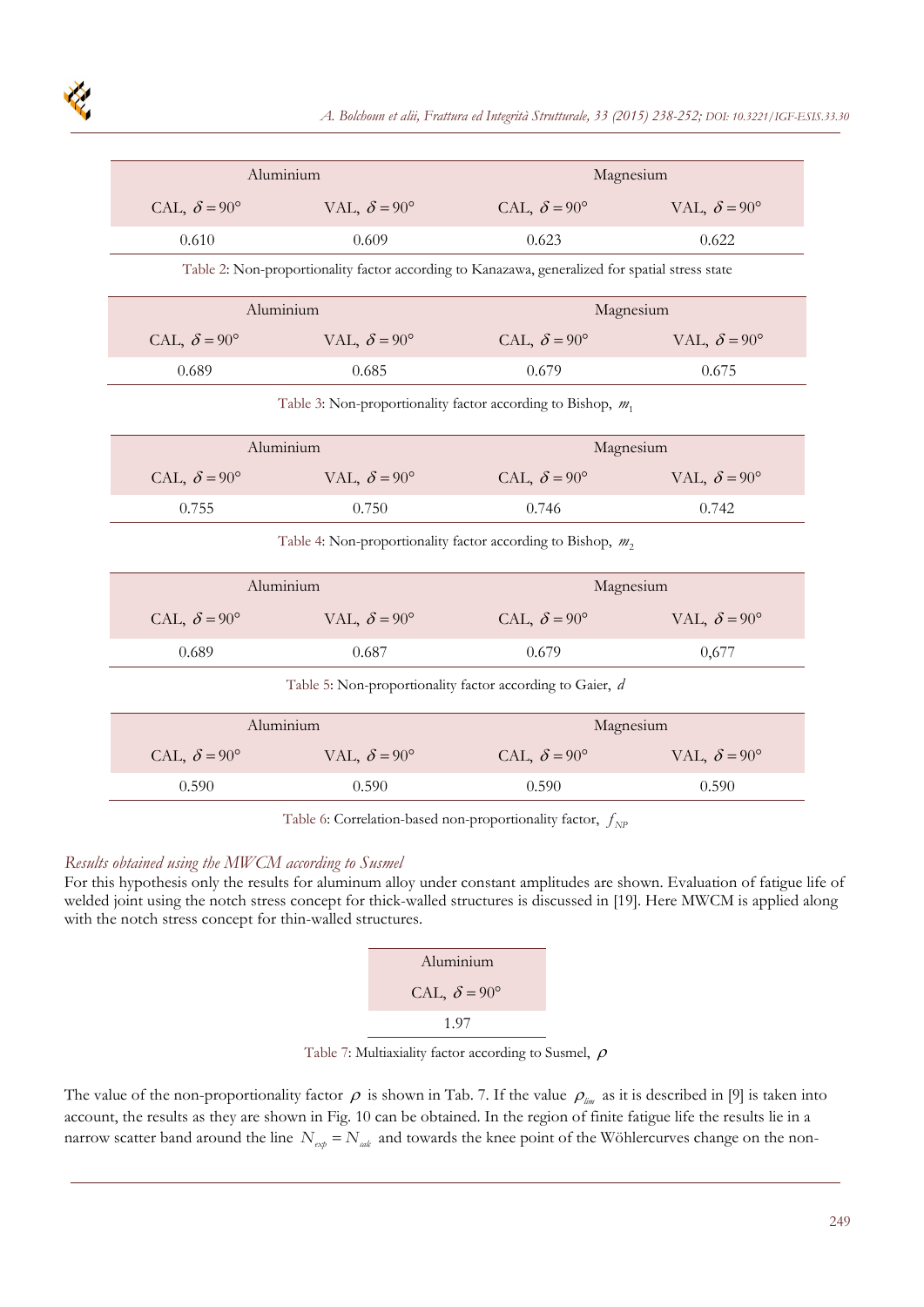

conservative side. It can also be noted, that results under non-proportional loading are evaluated in a slightly more nonconservative way than the results for the proportional one.



Figure 10: Experimental results for the EN AW 6082 T6 alloy. Experimental vs. calculated (MWCM) fatigue life.

## *Results obtained using EESH according to Sonsino*

Evaluations using EESH for aluminum welded joints were performed in the doctoral thesis [5]. There good agreement of experimental and computational results could be observed. Computations for magnesium welded joints under constant amplitude loadings were performed in the thesis [6]. EESH shows there non-conservative computational results. The same behavior is observed under variable amplitude loadings (Fig. 11).



According to the computed value of the non-proportionality measure (cf. Eq. (20), Tab. 8) EESH computes a 10% fatigue strength decrease for the non-proportional loading.



Table 8: Non-proportionality factor used in EESH (Sonsino),  $f_{\rm EESH}$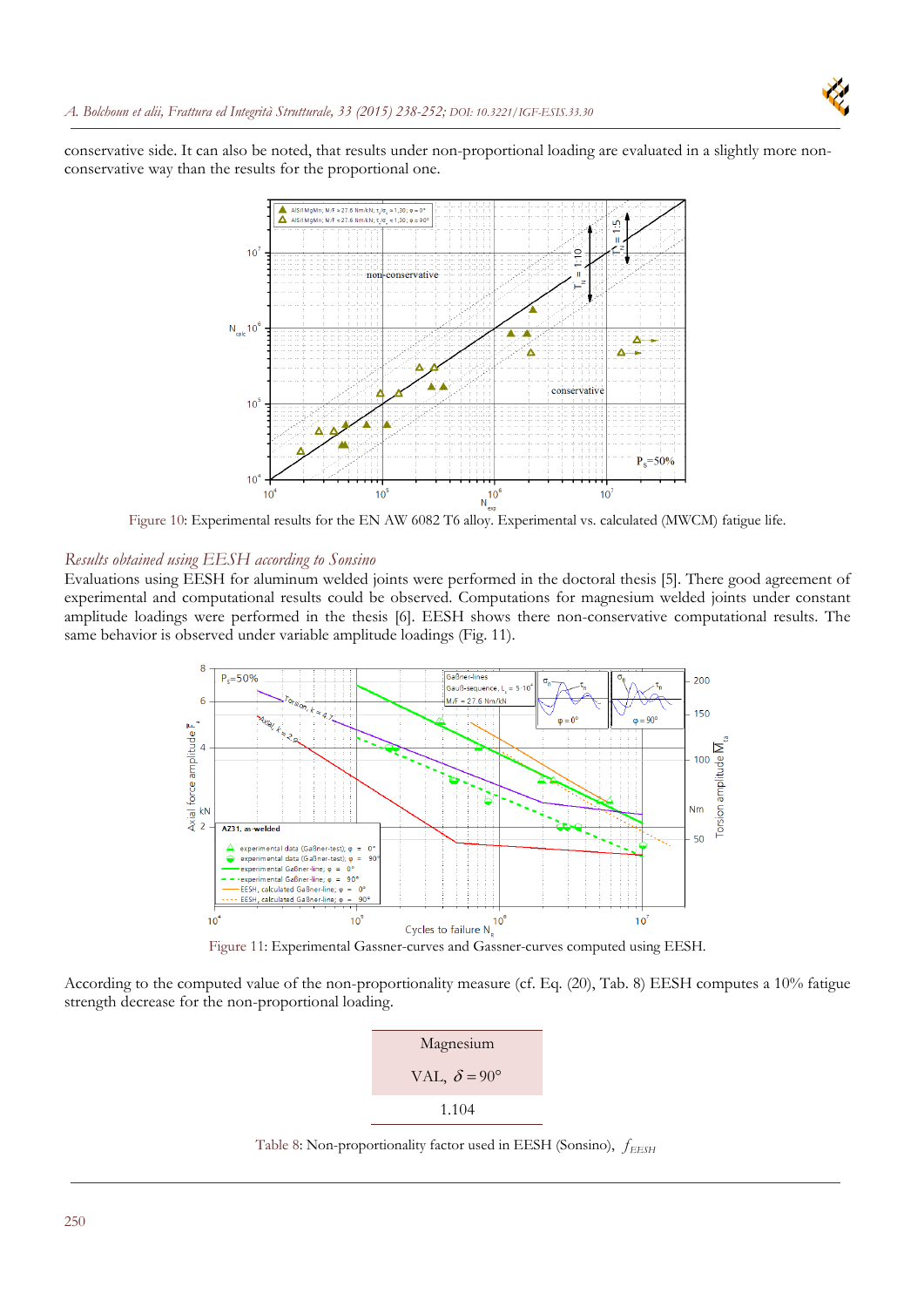# **CONCLUSION**

 number of measures for the non-proportionality of the loadings were presented and used for evaluation of fatigue life of aluminum and magnesium welded joints. In general if a non-proportionality measure yields values between 0 and 1 it can be applied with any stress-based fatigue life hypothesis. The Eq. (25) can be used to mumber of measures for the non-proportionality of the loadings were presented and used for evaluation of fatigue life of aluminum and magnesium welded joints. In general if a non-proportionality measure yields values betwe non-proportional measure to yield values between 0 and 1.

There are also measures such as the factor  $\rho$  used in MWCM (Eq. (23)), which is required to interpolate between axial and torsion Wöhler-lines and cannot be easily interchanged with any other non-proportionality measure discussed in this paper.

Also the non-proportionality measures are subdivided into integral and critical-plane-based ones. The latter group contains two measures discussed in this paper: the measure according to Kanazawa (Eq. (21), (22)) and the measure  $\rho$ used in MWCM according to Susmel (Eq. (23)). The value of this measures can rapidly change due to a small change in the loading, since such a change can lead to a change in the position of the critical plane. As a result two very similar loads can get very different non-proportionality evaluation. This problem can be avoided if an integral measure of nonproportionality is used.

In order to use non-proportionality measures safely for arbitrary loadings, experimental results under loadings with different degrees of non-proportionality are required. In particular this can mean different phase-shifts between axial and torsion loadings and different amplitude ratios.

All non-proportional measures presented in this paper are "global" i.e. they deliver information on the nonproportionality of a loading path as a whole. The question arises, whether these measures still work in an adequate manner, if a loading path consists of a number of pieces with different degrees of non-proportionality. Is it possible to provide some "local" measure of non-proportionality?

As can be observed for the magnesium welded joints taking into account non-proportionality does improve the evaluation, however it can be further improved for variable amplitude loadings if the slopes of the Gassner-lines are taken into account correctly by the hypotheses.

# **REFERENCES**

- [1] Sonsino, C.M., Influence of material's ductility and local deformation mode on multiaxial fatigue response, Int. J. Fatigue, 33(8) (2011) 930-947.
- [2] Sonsino, C. M., Küppers, M., Eibl, M., Zhang, G., Fatigue strength of laser welded thin steel structures under multiaxial loading, Int. J. Fatigue, 28 (5-6) (2006) 657-62.
- [3] Störzel, K., Wiebesiek, J., Bruder, T., Hanselka, H., Betriebsfeste Bemessung von mehrachsig belasteten Laserstrahlschweißverbindungen aus Stahlfeinblechen des Karroseriebaus. Fraunhofer-Institut für Betriebsfestigkeit und Systemzuverlässigkeit LBF, LBF-Bericht Nr. FB-235, Darmstadt (2008).
- [4] Küppers, M., Betriebsfestigkeit von Aluminiumschweißverbindungen unter mehrachsigen Spannungszuständen mit konstanten und veränderlichen Hauptspannungsrichtungen. Dissertation: Fachbereich Maschinenbau, Fachgebiet SzM, TU Darmstadt (2006), LBF-Bericht Nr. FB-233
- [5] Wiebesiek, J., Festigkeitshypothesen zum Schwingfestigkeitsverhalten von dünnwandigen Laserstrahlschweißverbindungen aus Aluminium unter mehrachsigen Beanspruchungen mit konstanten und veränderlichen Hauptspannungsrichtungen, Dissertation, Shaker Verlag, Aachen (2012).
- [6] Exel, N., Schwingfestigkeit laserstrahlgeschweißter Magnesiumlegierungen unter mehrachsigen proportionalen und nichtproportionalen Beanspruchungen, Dissertation., Shaker Verlag, Aachen (2013).
- [7] Sonsino, C. M., Multiaxial fatigue of welded joints under in-phase and out-of-phase local strains and stresses, Int. J. Fatigue, 17(1) (1995) 55-70.
- [8] Susmel, L., Multiaxial notch fatigue, Woodhead, Cambridge (2009).
- [9] Bishop, J. E.. Characterizing the non-proportional and out-of-phase extent of tensor paths, Fatigue Fract. Engng. Mater. Struct. 23 (2000) 1019-1032.
- [10] Gaier, C., Lukacs, A., Hofwimmer, K., Investigations on a statistical measure of non-proportionality of stresses, Int. J. Fatigue, 26 (2004) 331-337.